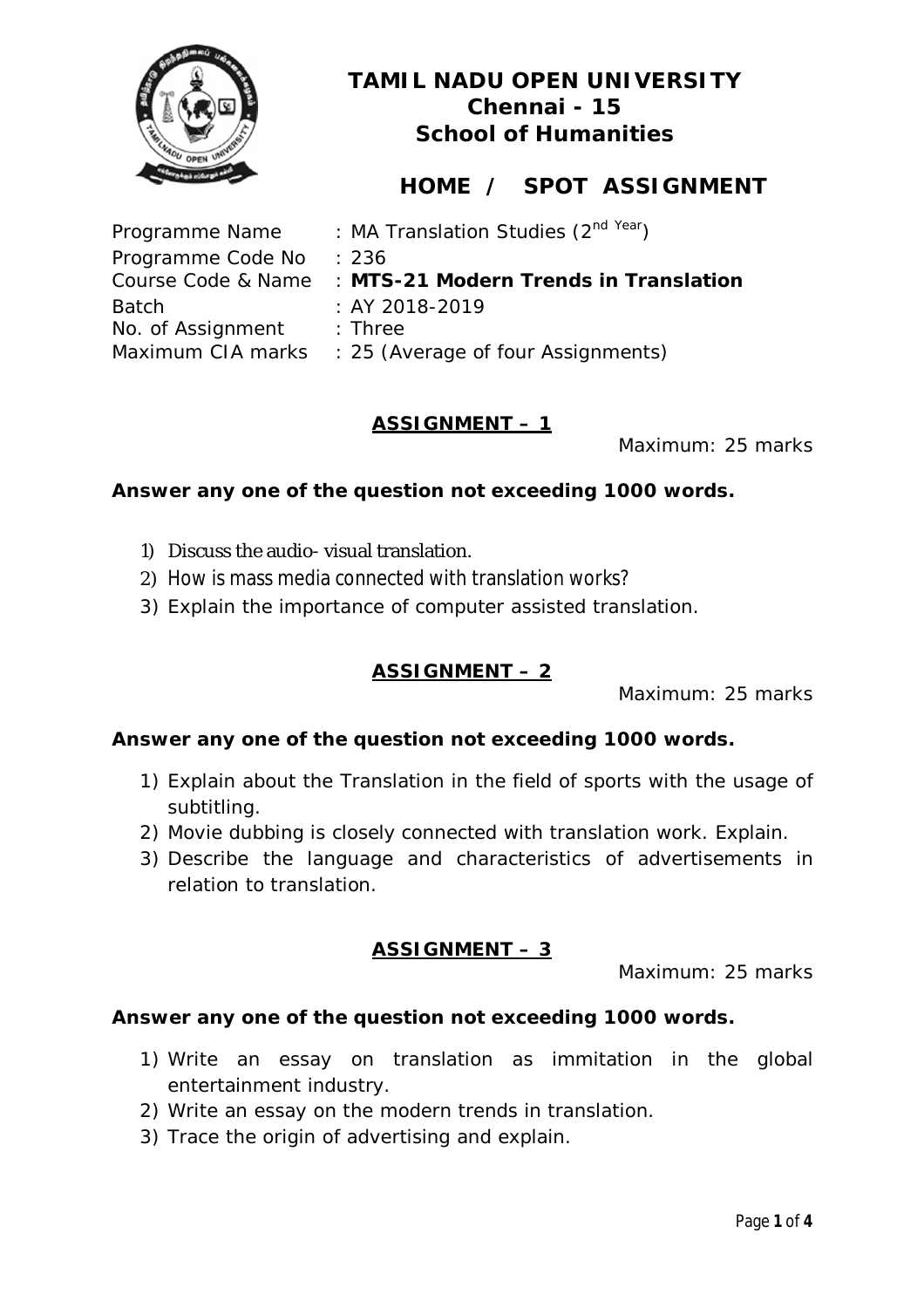

# **HOME / SPOT ASSIGNMENT**

| Programme Name    | : MA Translation Studies (2 <sup>nd</sup> Year)    |
|-------------------|----------------------------------------------------|
| Programme Code No | : 236                                              |
|                   | Course Code & Name : MTS-22 Problem of Translation |
| <b>Batch</b>      | $: AY 2018 - 2019$                                 |
| No. of Assignment | $:$ Three                                          |
| Maximum CIA marks | : 25 (Average of four Assignments)                 |

### **ASSIGNMENT – 1**

Maximum: 25 marks

### **Answer any one of the question not exceeding 1000 words.**

- 1) What types of translation problems will arise in prose translation?
- 2) What are some of the threats imposed by culture upon translation?
- 3) How does the efficiency of the translator impact the process of translation?

### **ASSIGNMENT – 2**

Maximum: 25 marks

### **Answer any one of the question not exceeding 1000 words.**

- 1) Distinguish between the phonetic and semantic problems of translation.
- 2) Mention some of the problems associated to translating drama.
- 3) Mention the problems associated to the spoken modes of communication.

### **ASSIGNMENT – 3**

Maximum: 25 marks

- 1) What are the hindrances to the process of translation and how can they be tackled?
- 2) What are the problems faced by translators of poetry, prose and drama? Discuss.
- 3) How does the various differences among languages cause syntactic problems?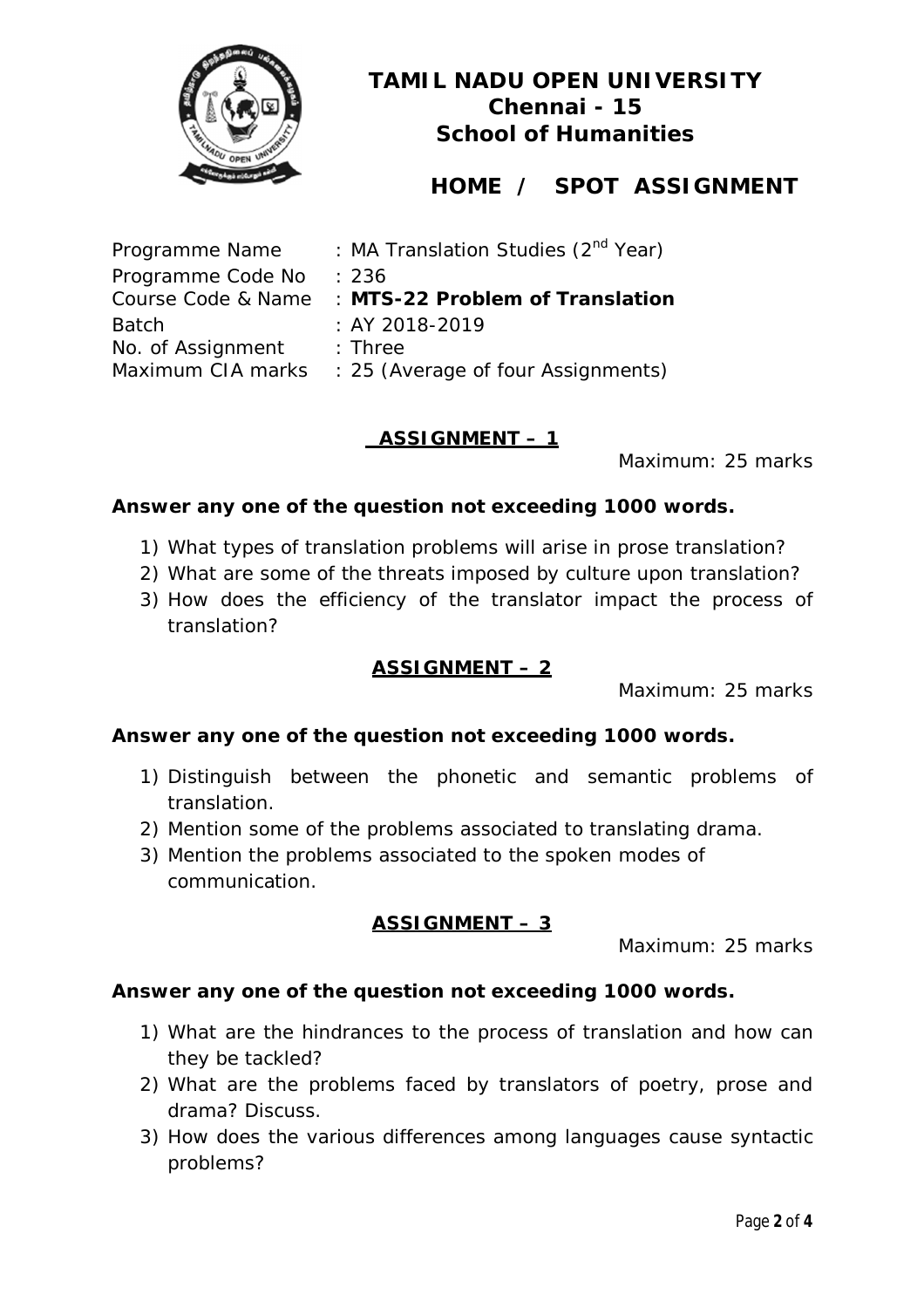

# **HOME / SPOT ASSIGNMENT**

| Programme Name    | : MA Translation Studies (2 <sup>nd</sup> Year)                |
|-------------------|----------------------------------------------------------------|
| Programme Code No | : 236                                                          |
|                   | Course Code & Name : MTS-23 Translation of Creative Literature |
| <b>Batch</b>      | $: AY-2018-19$                                                 |
| No. of Assignment | $\therefore$ Three                                             |
|                   | Maximum CIA marks : 25 (Average of three Assignments)          |

### **ASSIGNMENT – 1**

Maximum: 25 marks

### **Answer any one of the question not exceeding 1000 words.**

- 1) Write an essay about the translation of drama that you have read in your study.
- 2) Can a Translator be considered as a cultural interpreter? Substantiate your answer
- 3) Describe the strategies to be followed in the translation of poetry.

### **ASSIGNMENT – 2**

Maximum: 25 marks

### **Answer any one of the question not exceeding 1000 words.**

- 1) Briefly discuss how Nida's translation views are different from Homi Bhaba's?
- 2) Translating a screenplay- discuss
- 3) How does the psychology of a translator interfere with the general paradox of translation in narrative literature?

### **ASSIGNMENT – 3**

Maximum: 25 marks

- 1) Explain the role equivalence in translation.
- 2) Write an essay on the problems of 'playability' in translation of theatre texts.
- 3) Write an essay on Andre Lefevere's seven different strategies to overcome the limitations of translating poetry.